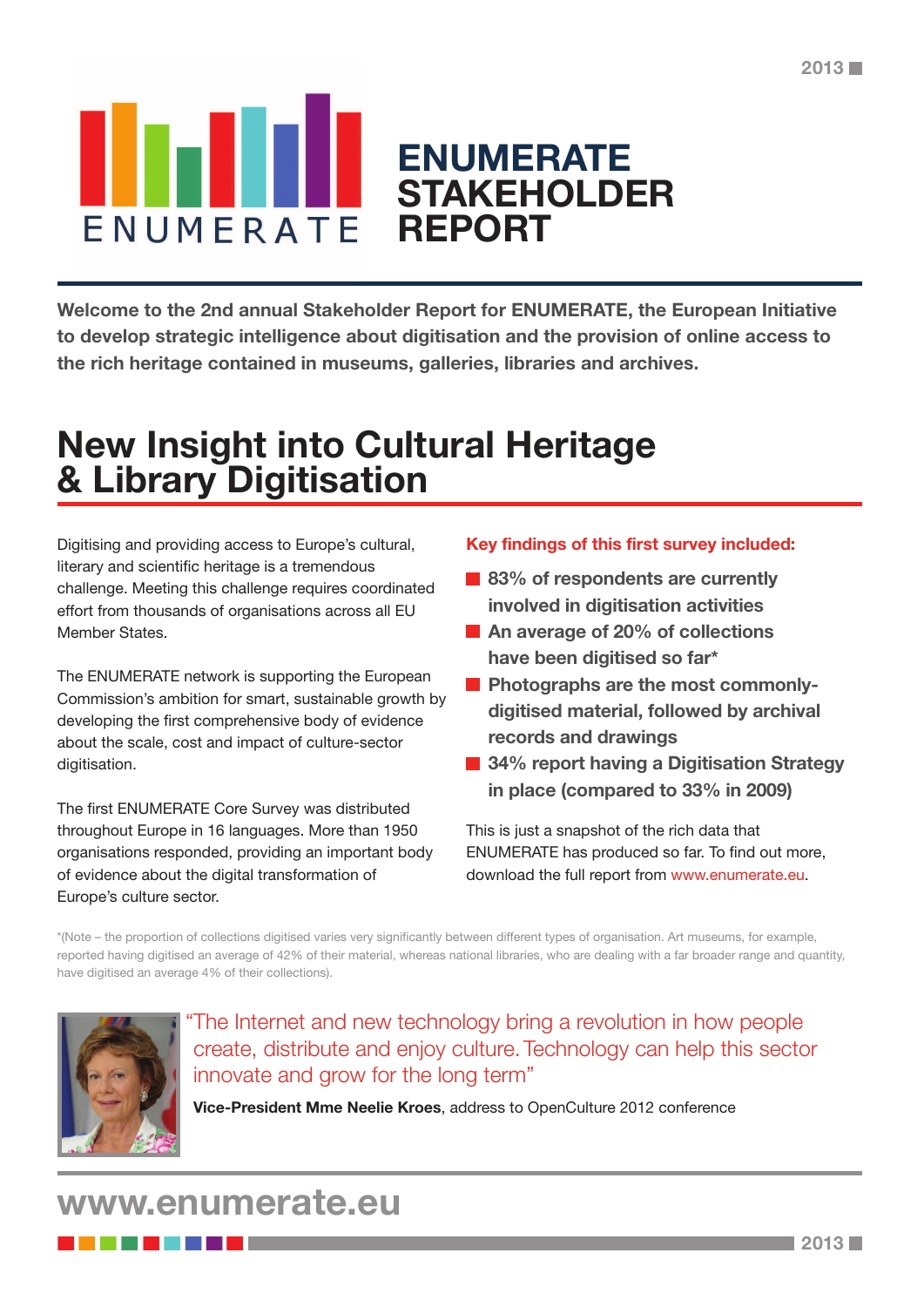# **Key Findings**

**The 2012 ENUMERATE Core Survey has already delivered important new insights into how Europe's museums, archives and libraries are responding to the digital challenge. Key findings are set out below:**

#### **Digitisation Strategy**

On average, 34% of respondents had a strategy for Digitisation activity in their organisation



### **Digital Preservation Strategy**

On average, 23% of respondents said that their organisation has a written Digital Preservation Strategy



### **Funding by Source**

87% of respondents indicated that internal budgets are the main source of funding for Digitisation



### **Policies for Digital Access**

31% of respondents reported that their organisation has a specific policy to encourage Digital Access



### **Digitisation Expenditure (2011 & 2012)**

These figures demonstrate how investment in Digitisation is changing over time (in € 1000s)



### **Included in Digitisation Costs**

70% of respondents include the costs of staff in budgets, but only 8% include rights clearance

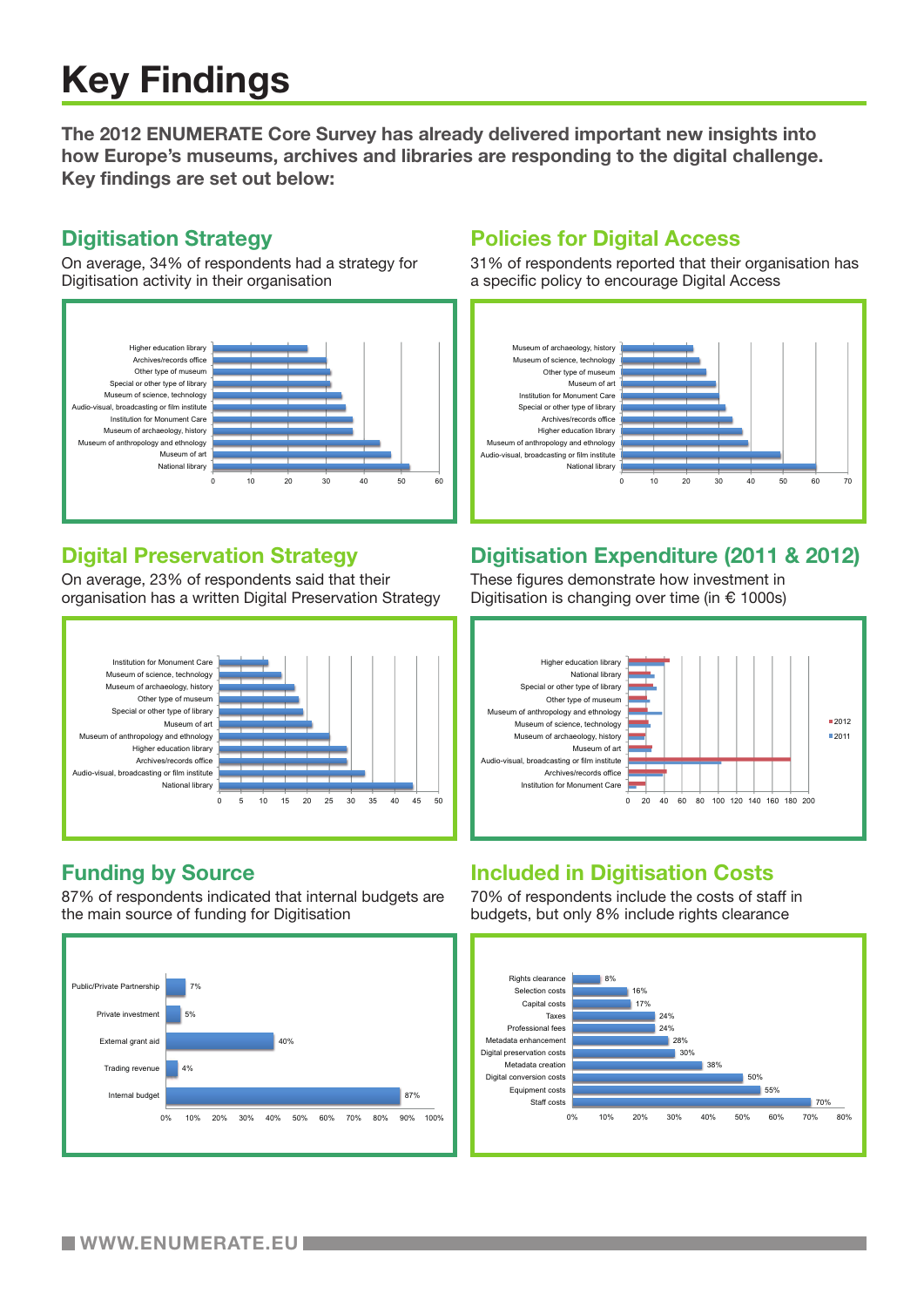# **Who is involved in ENUMERATE?**

The work of ENUMERATE is coordinated by a core consortium of 10 leading museum, library and culture-sector organisations. Beyond this, however, we are a network of nearly 2000 organisations, representing a tremendous range of organisation types and sizes, with coordinators in nearly every EU Member State.

The figure below shows how many of each different organisation type participated in the first ENUMERATE survey.



## **Introducing the ENUMERATE Data Platform!**

The insights which ENUMERATE is generating need to benefit the entire cultural heritage community. To support this, we have developed an innovative Data Platform, which enables organisations to benchmark their digital development against the survey findings. Users can register at **http://dataplatform.enumerate.eu/collaborate**

| <b>ENUMERATE Data Platform - Benchmark</b>                                                                                                                                                                                                                                                                                 | <b>My Institution</b>                                                                                    |
|----------------------------------------------------------------------------------------------------------------------------------------------------------------------------------------------------------------------------------------------------------------------------------------------------------------------------|----------------------------------------------------------------------------------------------------------|
| ENUMERATE                                                                                                                                                                                                                                                                                                                  | Year: 2011<br>Reference group: Museum of art                                                             |
| <b>Currently digital</b>                                                                                                                                                                                                                                                                                                   | Intent to digitize                                                                                       |
| In this diagram you can see which percentage of the total collection has been<br>digitized. We compared your institution with both the average of all cultural heritage<br>institutions and the selected reference group so you can get an insight in the<br>position your institution has in the process of digitization. | In this diagram you can see which percentage of the total collection will be digitized<br>in the future. |
|                                                                                                                                                                                                                                                                                                                            | Position within reference group                                                                          |
| <b>Position within reference group</b><br>100%<br>0%                                                                                                                                                                                                                                                                       | 0%<br>100 %                                                                                              |
|                                                                                                                                                                                                                                                                                                                            | 50.00 % - My Institution                                                                                 |
|                                                                                                                                                                                                                                                                                                                            | 56.65 % - European mean value<br>51.86 % - Museum of art - mean value                                    |
| 50.00 % - My Institution<br>19.98 % - European mean value                                                                                                                                                                                                                                                                  | 53.39 % - Germany - mean value                                                                           |
| 42.14 % - Museum of art - mean value                                                                                                                                                                                                                                                                                       | 55.50 % - Museum of art - median value                                                                   |
| 15.54 % - Germany - mean value                                                                                                                                                                                                                                                                                             | 6 50.00 % - Germany - median value                                                                       |
| 40.00 % - Museum of art - median value                                                                                                                                                                                                                                                                                     |                                                                                                          |
| 6 5.00 % - Germany - median value                                                                                                                                                                                                                                                                                          | Based on 177 responses from Germany, and 144 responses from the reference group: Museum of<br>art        |
| Based on 205 responses from Germany, and 146 responses from the reference group: Museum of                                                                                                                                                                                                                                 |                                                                                                          |

. . . .